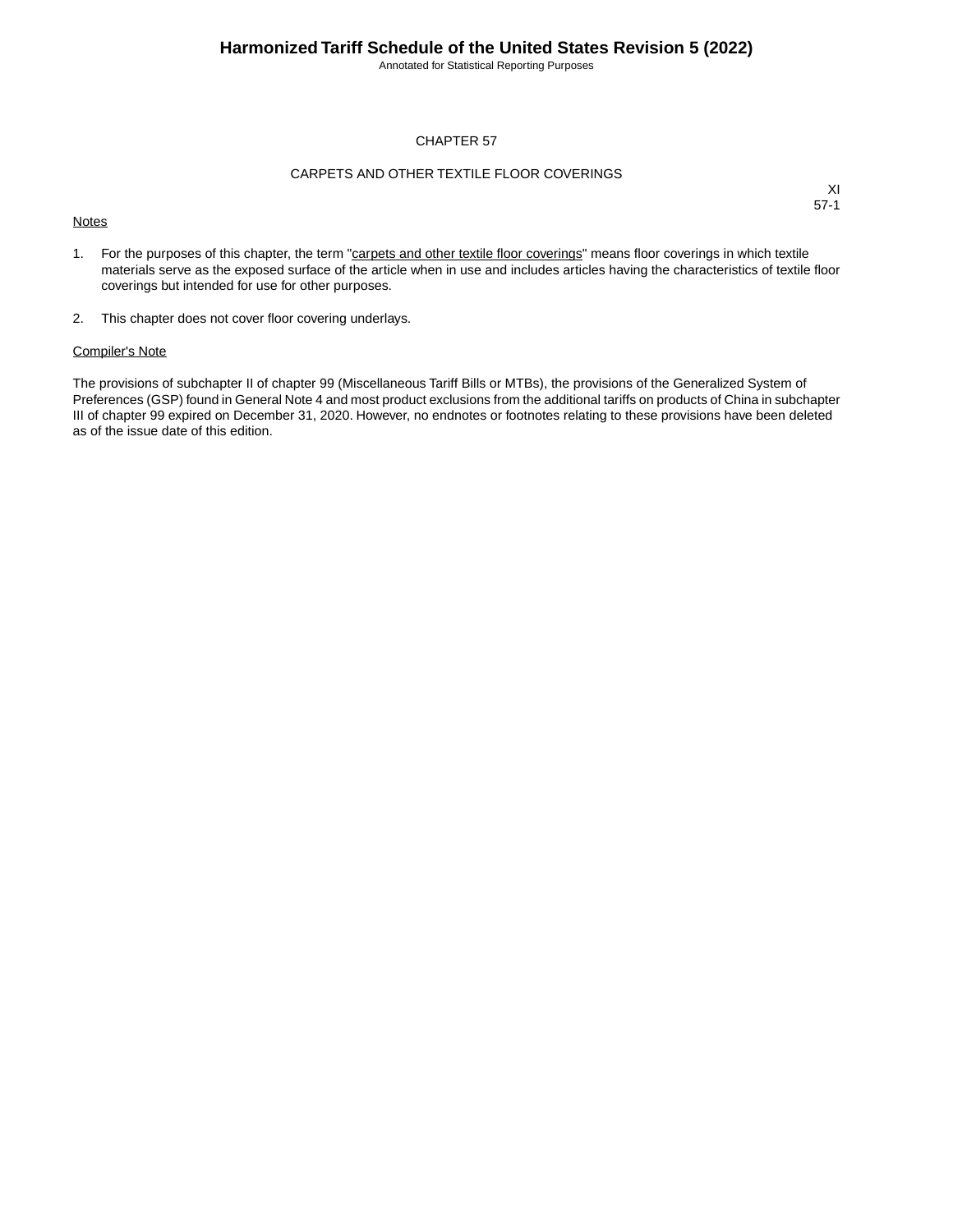Annotated for Statistical Reporting Purposes

| Heading/      | Stat.       |                                                                   | Unit                     |                                     | Rates of Duty                        |                |
|---------------|-------------|-------------------------------------------------------------------|--------------------------|-------------------------------------|--------------------------------------|----------------|
| Subheading    | Suf-<br>fix | <b>Article Description</b>                                        | of<br>Quantity           |                                     |                                      | $\overline{2}$ |
| 5701          |             | Carpets and other textile floor coverings, knotted, whether or    |                          | General                             | Special                              |                |
|               |             | not made up:                                                      |                          |                                     |                                      |                |
| 5701.10       |             | Of wool or fine animal hair:                                      |                          |                                     |                                      |                |
|               |             | In which the pile was hand-inserted or hand-knotted               |                          |                                     |                                      |                |
|               |             | during weaving or knitting, with over 50 percent by               |                          |                                     |                                      |                |
|               |             | weight of the pile being hair of the alpaca, guanaco,             |                          |                                     |                                      |                |
|               |             | huarizo, llama, misti, suri or any combination of these<br>hairs: |                          |                                     |                                      |                |
| 5701.10.13 00 |             | Certified hand-loomed and folklore products   m <sup>2</sup>      |                          | . Free $\frac{1}{2}$                |                                      | 45%            |
|               |             |                                                                   | kg                       |                                     |                                      |                |
| 5701.10.16 00 |             |                                                                   | $m^2$ Free <sup>1/</sup> |                                     |                                      | 45%            |
|               |             |                                                                   | kg                       |                                     |                                      |                |
|               |             | Other:                                                            |                          |                                     |                                      |                |
| 5701.10.40 00 |             | Hand-hooked, that is, in which the tufts were                     |                          |                                     |                                      |                |
|               |             | inserted and knotted by hand or by means of a                     | $m2$                     |                                     |                                      | 45%            |
|               |             |                                                                   |                          | $\mathsf{Free}^{\underline{2\ell}}$ |                                      |                |
|               |             |                                                                   | kg                       |                                     |                                      |                |
| 5701.10.90 00 |             |                                                                   |                          | $.4.5\%$ <sup>2/</sup>              | Free (AU, BH, CL,<br>CO, IL, JO, KR, | 45%            |
|               |             |                                                                   | kg                       |                                     | MA, NP, OM, P,                       |                |
|               |             |                                                                   |                          |                                     | PA, PE, S, SG)                       |                |
| 5701.90       |             | Of other textile materials:                                       |                          |                                     |                                      |                |
| 5701.90.10    |             | With pile inserted and knotted during weaving or                  |                          |                                     |                                      |                |
|               |             |                                                                   |                          |                                     |                                      | 45%            |
|               | 10          |                                                                   | m <sup>2</sup>           |                                     |                                      |                |
|               |             |                                                                   | kg                       |                                     |                                      |                |
|               |             | Other:                                                            |                          |                                     |                                      |                |
|               | 20          |                                                                   |                          |                                     |                                      |                |
|               |             |                                                                   | kg                       |                                     |                                      |                |
|               | 30          |                                                                   |                          |                                     |                                      |                |
|               |             |                                                                   | kg                       |                                     |                                      |                |
|               | 90          |                                                                   | $\mathsf{m}^2$           |                                     |                                      |                |
|               |             |                                                                   | kg                       |                                     |                                      |                |
| 5701.90.20    |             |                                                                   |                          | Free <sup>27</sup>                  |                                      | 60%            |
|               | 10          | Hand-hooked, that is, in which the tufts were                     |                          |                                     |                                      |                |
|               |             | inserted and knotted by hand or by means of a                     | $\mathsf{Im}^2$          |                                     |                                      |                |
|               |             |                                                                   | kg                       |                                     |                                      |                |
|               |             |                                                                   |                          |                                     |                                      |                |
|               | 20          | Other:                                                            | m <sup>2</sup>           |                                     |                                      |                |
|               |             |                                                                   | kg                       |                                     |                                      |                |
|               | 30          |                                                                   | m <sup>2</sup>           |                                     |                                      |                |
|               |             |                                                                   | kg                       |                                     |                                      |                |
|               | 90          |                                                                   | m <sup>2</sup>           |                                     |                                      |                |
|               |             |                                                                   | kg                       |                                     |                                      |                |
|               |             |                                                                   |                          |                                     |                                      |                |
|               |             |                                                                   |                          |                                     |                                      |                |
|               |             |                                                                   |                          |                                     |                                      |                |
|               |             |                                                                   |                          |                                     |                                      |                |
|               |             |                                                                   |                          |                                     |                                      |                |
|               |             |                                                                   |                          |                                     |                                      |                |
|               |             |                                                                   |                          |                                     |                                      |                |
|               |             |                                                                   |                          |                                     |                                      |                |
|               |             |                                                                   |                          |                                     |                                      |                |
|               |             |                                                                   |                          |                                     |                                      |                |
|               |             |                                                                   |                          |                                     |                                      |                |
|               |             |                                                                   |                          |                                     |                                      |                |
|               |             |                                                                   |                          |                                     |                                      |                |
|               |             |                                                                   |                          |                                     |                                      |                |
|               |             |                                                                   |                          |                                     |                                      |                |
|               |             |                                                                   |                          |                                     |                                      |                |
|               |             |                                                                   |                          |                                     |                                      |                |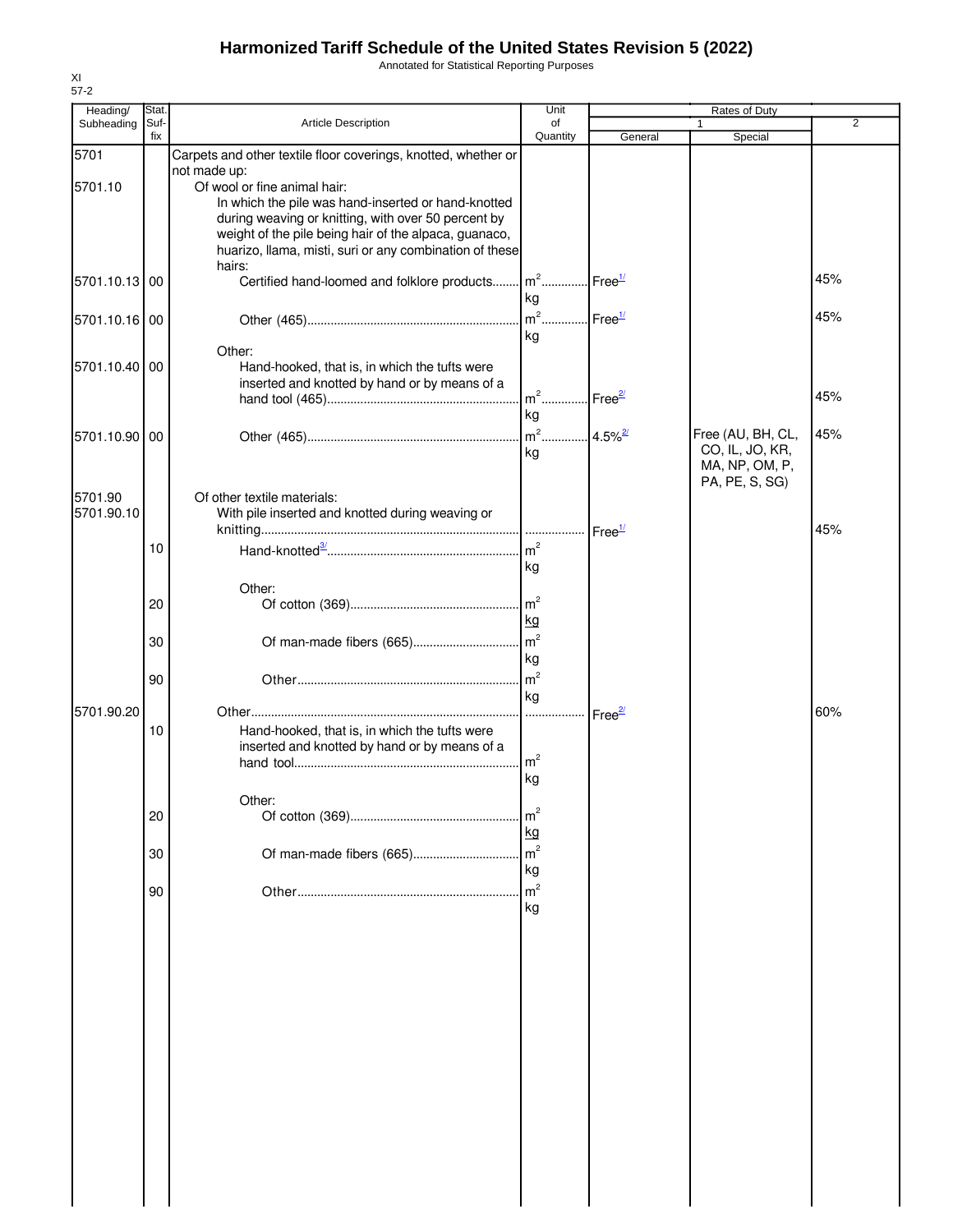Annotated for Statistical Reporting Purposes

| Heading/      | Stat.       |                                                                                                                                                                                | Unit                 |                    | Rates of Duty |                       |
|---------------|-------------|--------------------------------------------------------------------------------------------------------------------------------------------------------------------------------|----------------------|--------------------|---------------|-----------------------|
| Subheading    | Suf-<br>fix | Article Description                                                                                                                                                            | of<br>Quantity       | General            | Special       | $\overline{2}$        |
| 5702          |             | Carpets and other textile floor coverings, woven, not tufted or<br>flocked, whether or not made up, including "Kelem",<br>"Schumacks", "Karamanie" and similar handwoven rugs: |                      |                    |               |                       |
| 5702.10       |             | "Kelem", "Schumacks", "Karamanie" and similar hand<br>woven rugs:                                                                                                              |                      |                    |               |                       |
| 5702.10.10 00 |             | Certified hand-loomed and folklore products                                                                                                                                    | $m2$<br>kg           | Free <sup>1/</sup> |               | 45%                   |
| 5702.10.90    |             |                                                                                                                                                                                |                      | Free <sup>1/</sup> |               | 45%                   |
|               | 10          |                                                                                                                                                                                | kg                   |                    |               |                       |
|               | 20          |                                                                                                                                                                                | $\mathsf{m}^2$<br>kg |                    |               |                       |
|               | 30          |                                                                                                                                                                                | kg                   |                    |               |                       |
|               | 90          |                                                                                                                                                                                | m <sup>2</sup>       |                    |               |                       |
| 5702.20       |             | Floor coverings of coconut fibers (coir):                                                                                                                                      | kg<br>$m2$ .         | Free <sup>1/</sup> |               | \$1.29/m <sup>2</sup> |
| 5702.20.10 00 |             |                                                                                                                                                                                | kg                   |                    |               |                       |
| 5702.20.20 00 |             |                                                                                                                                                                                | $m2$ .<br>kg         | Free <sup>1/</sup> |               | 16%                   |
|               |             |                                                                                                                                                                                |                      |                    |               |                       |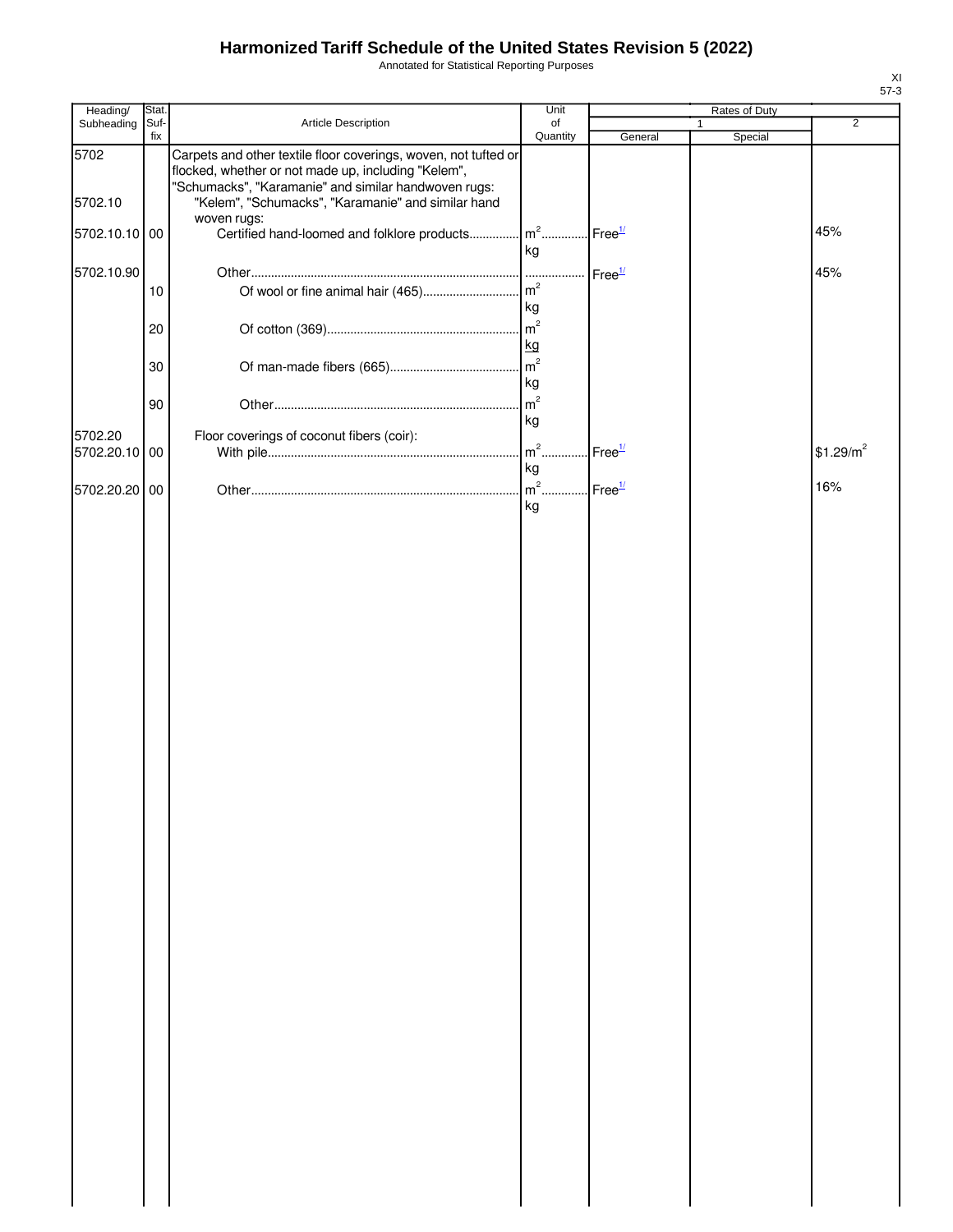Annotated for Statistical Reporting Purposes

| Heading/                                | Stat.       |                                                                                                                                                                                                                                                                                                                                                                                  | Unit                 |                             | Rates of Duty                                                            |                |
|-----------------------------------------|-------------|----------------------------------------------------------------------------------------------------------------------------------------------------------------------------------------------------------------------------------------------------------------------------------------------------------------------------------------------------------------------------------|----------------------|-----------------------------|--------------------------------------------------------------------------|----------------|
| Subheading                              | Suf-<br>fix | Article Description                                                                                                                                                                                                                                                                                                                                                              | of<br>Quantity       | General                     | Special                                                                  | $\overline{2}$ |
| 5702 (con.)<br>5702.31<br>5702.31.10 00 |             | Carpets and other textile floor coverings, woven, not tufted or<br>flocked, whether or not made up, including "Kelem",<br>"Schumacks", "Karamanie" and similar handwoven rugs: (con.)<br>Other, of pile construction, not made up:<br>Of wool or fine animal hair:<br>Wilton (including brussels) and velvet (including<br>tapestry) floor coverings and floor coverings of like |                      |                             |                                                                          |                |
|                                         |             |                                                                                                                                                                                                                                                                                                                                                                                  | kg                   |                             | Free (AU, BH, CL,<br>CO, IL, JO, KR,<br>MA, OM, P, PA,<br>PE, S, SG)     | 60%            |
| 5702.31.20 00                           |             |                                                                                                                                                                                                                                                                                                                                                                                  | $m2$ .<br>kg         | $4\%$ <sup>1/</sup>         | Free (AU, BH, CL,<br>CO, IL, JO, KR,<br>MA, NP, OM, P,<br>PA, PE, S, SG) | 60%            |
| 5702.32<br>5702.32.10 00                |             | Of man-made textile materials:<br>Wilton (including brussels) and velvet (including<br>tapestry) floor coverings and floor coverings of like                                                                                                                                                                                                                                     | $m2$<br>kg           | $8\%$ <sup>1/</sup>         | Free (AU, BH, CL,<br>CO, IL, JO, KR,                                     | 60%            |
| 5702.32.20 00                           |             |                                                                                                                                                                                                                                                                                                                                                                                  | $m2$<br>kg           | $7\%$ <sup>1/</sup>         | MA, OM, P, PA,<br>PE, S, SG)<br>Free (AU, BH, CL,<br>CO, IL, JO, KR,     | 60%            |
| 5702.39<br>5702.39.10 00                |             | Of other textile materials:                                                                                                                                                                                                                                                                                                                                                      | $m2$                 | $\Gamma$ Free $\frac{1}{2}$ | MA, OM, P, PA,<br>PE, S, SG)                                             | 35%            |
| 5702.39.20                              |             |                                                                                                                                                                                                                                                                                                                                                                                  | kg                   | $3.6\%$ <sup>1/</sup>       | Free (AU, BH, CL,<br>CO, E <sup>*</sup> , IL, JO, KR,<br>MA, OM, P, PA,  | 60%            |
|                                         | 10          |                                                                                                                                                                                                                                                                                                                                                                                  | $\mathsf{m}^2$<br>kg |                             | PE, S, SG)                                                               |                |
|                                         | 90          |                                                                                                                                                                                                                                                                                                                                                                                  | m <sup>2</sup><br>kg |                             |                                                                          |                |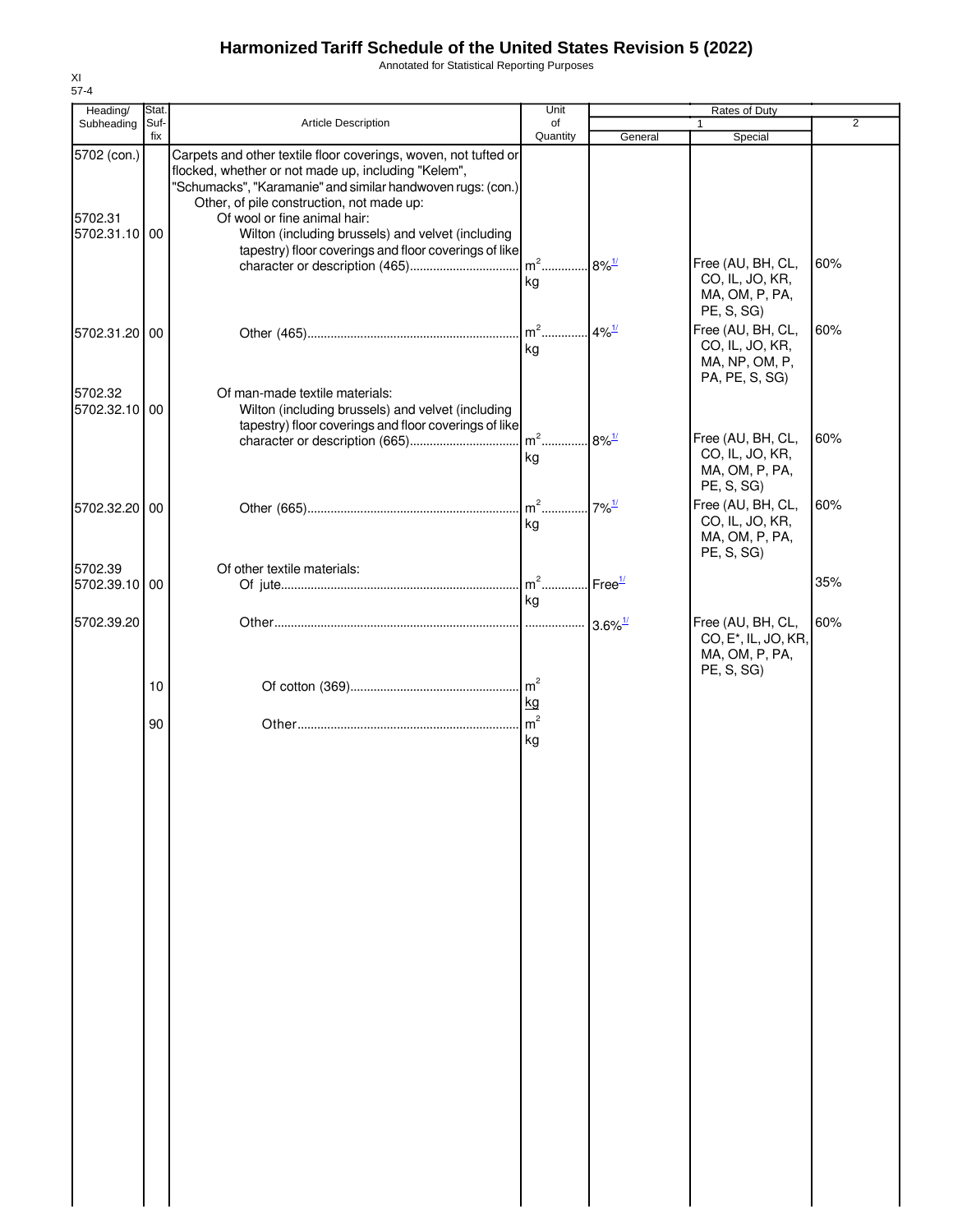Annotated for Statistical Reporting Purposes

| Heading/                             | Stat.       |                                                                                                                                                                                                                                                                                                                                                                              | Unit                   |                    | Rates of Duty                                                        |                |
|--------------------------------------|-------------|------------------------------------------------------------------------------------------------------------------------------------------------------------------------------------------------------------------------------------------------------------------------------------------------------------------------------------------------------------------------------|------------------------|--------------------|----------------------------------------------------------------------|----------------|
| Subheading                           | Suf-<br>fix | Article Description                                                                                                                                                                                                                                                                                                                                                          | of<br>Quantity         | General            | 1<br>Special                                                         | $\overline{2}$ |
| 5702 (con.)<br>5702.41<br>5702.41.10 | 00          | Carpets and other textile floor coverings, woven, not tufted or<br>flocked, whether or not made up, including "Kelem",<br>"Schumacks", "Karamanie" and similar handwoven rugs: (con.)<br>Other, of pile construction, made up:<br>Of wool or fine animal hair:<br>Wilton (including brussels) and velvet (including<br>tapestry) floor coverings and floor coverings of like | $m2$                   | Free <sup>1/</sup> |                                                                      | 60%            |
| 5702.41.20 00                        |             |                                                                                                                                                                                                                                                                                                                                                                              | kg<br>$m2$ .           | Free <sup>1/</sup> |                                                                      | 60%            |
| 5702.42<br>5702.42.10 00             |             | Of man-made textile materials:<br>Wilton (including brussels) and velvet (including<br>tapestry) floor coverings and floor coverings of like                                                                                                                                                                                                                                 | kg<br>$m2$             | Free <sup>1/</sup> |                                                                      | 60%            |
|                                      |             |                                                                                                                                                                                                                                                                                                                                                                              | kg                     |                    |                                                                      |                |
| 5702.42.20                           | 20          | Not made on a power-driven loom (665) m <sup>2</sup>                                                                                                                                                                                                                                                                                                                         | kg<br>m <sup>2</sup>   | Free <sup>1/</sup> |                                                                      | 60%            |
| 5702.49                              | 80          | Of other textile materials:                                                                                                                                                                                                                                                                                                                                                  | kg                     |                    |                                                                      |                |
| 5702.49.10                           | 20          | Not made on a power-driven loom (369) m <sup>2</sup>                                                                                                                                                                                                                                                                                                                         | kg                     | Free <sup>1/</sup> |                                                                      | 35%            |
|                                      | 80          |                                                                                                                                                                                                                                                                                                                                                                              | kg                     |                    |                                                                      |                |
| 5702.49.15 00                        |             |                                                                                                                                                                                                                                                                                                                                                                              | $m^2$ 4% <sup>1/</sup> | Free <sup>1/</sup> | Free (AU, B, BH, CL,                                                 | 35%<br>60%     |
| 5702.49.20                           | 00          |                                                                                                                                                                                                                                                                                                                                                                              | kg                     |                    | CO, E <sup>*</sup> , IL, JO, KR,<br>MA, NP, OM, P,<br>PA, PE, S, SG) |                |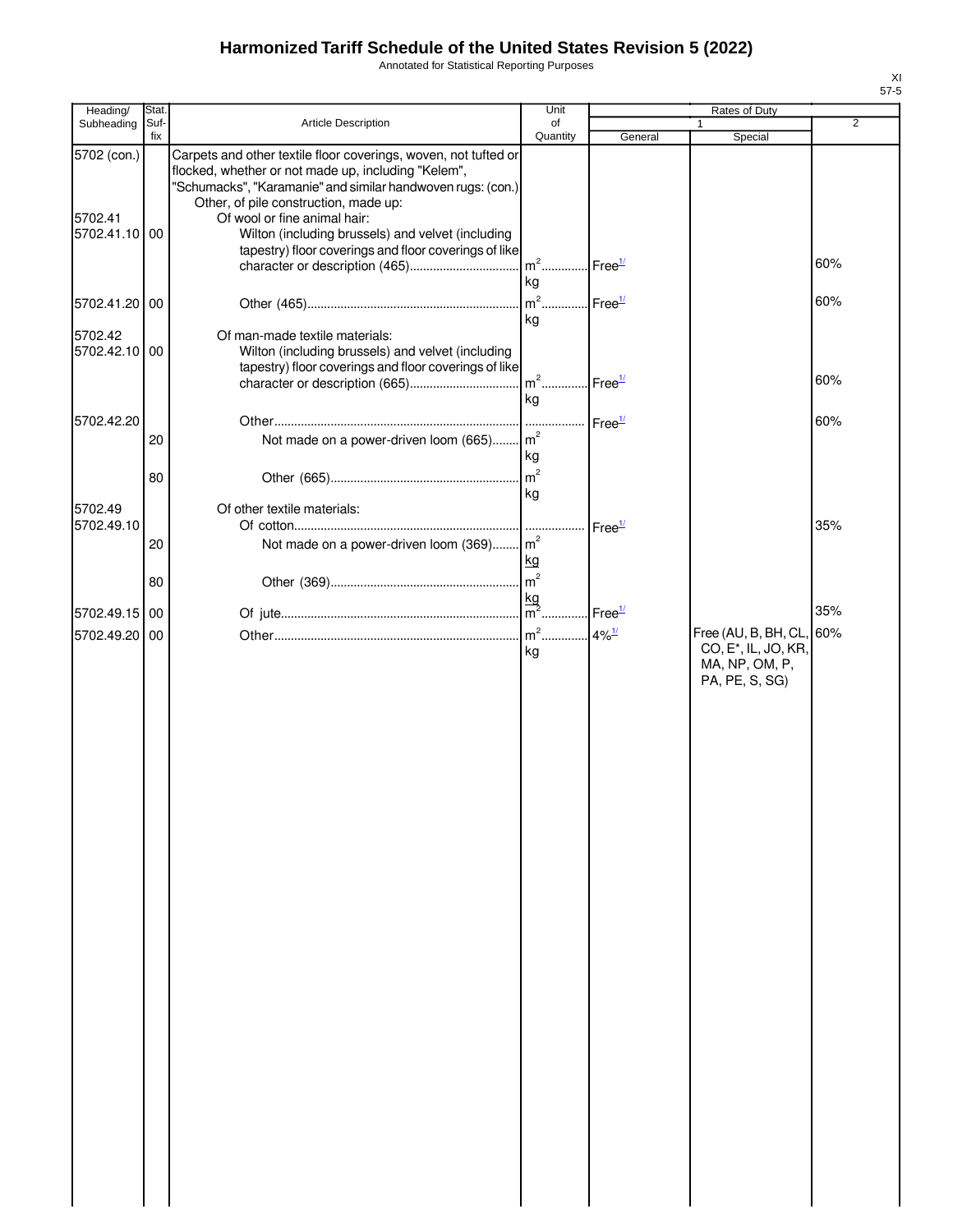Annotated for Statistical Reporting Purposes

| Heading/               | Stat. |                                                                                                                                                                                                                                        | Unit         |                       | Rates of Duty                                                           |                |
|------------------------|-------|----------------------------------------------------------------------------------------------------------------------------------------------------------------------------------------------------------------------------------------|--------------|-----------------------|-------------------------------------------------------------------------|----------------|
| Subheading             | Suf-  | Article Description                                                                                                                                                                                                                    | of           |                       | $\mathbf{1}$                                                            | $\overline{2}$ |
|                        | fix   |                                                                                                                                                                                                                                        | Quantity     | General               | Special                                                                 |                |
| 5702 (con.)<br>5702.50 |       | Carpets and other textile floor coverings, woven, not tufted or<br>flocked, whether or not made up, including "Kelem",<br>"Schumacks", "Karamanie" and similar handwoven rugs: (con.)<br>Other, not of pile construction, not made up: |              |                       |                                                                         |                |
|                        |       | Of wool or fine animal hair:                                                                                                                                                                                                           |              |                       |                                                                         |                |
| 5702.50.20 00          |       | Woven, but not made on a power-driven loom                                                                                                                                                                                             | $m2$ .       | $4.3\%$ <sup>1/</sup> | Free (A, AU, BH, CL, 45%                                                |                |
|                        |       |                                                                                                                                                                                                                                        | kg           |                       | CO, D, IL, JO, KR,<br>MA, OM, P, PA,<br>PE, S, SG)                      |                |
| 5702.50.40 00          |       |                                                                                                                                                                                                                                        | $m2$ .<br>kg | $6.3\%$ <sup>1/</sup> | Free (AU, BH, CL,<br>CO, IL, JO, KR,<br>MA, NP, OM, P,                  | 60%            |
| 5702.50.52 00          |       | Of man-made textile materials (665)                                                                                                                                                                                                    | $m^2$        | $4.7\%$ <sup>1/</sup> | PA, PE, S, SG)<br>Free (AU, BH, CL,                                     | 40%            |
|                        |       |                                                                                                                                                                                                                                        | kg           |                       | CO, IL, JO, KR,<br>MA, OM, P, PA,<br>PE, S, SG)                         |                |
|                        |       | Of other textile materials:                                                                                                                                                                                                            |              |                       |                                                                         |                |
| 5702.50.56 00          |       |                                                                                                                                                                                                                                        | $m2$ .<br>kg | $6.8\%$ <sup>1/</sup> | Free (AU, BH, CL,<br>CO, IL, JO, KR,<br>MA, OM, P, PA,<br>PE, S, SG)    | 45%            |
|                        |       |                                                                                                                                                                                                                                        |              |                       |                                                                         |                |
| 5702.50.59 00          |       |                                                                                                                                                                                                                                        | $m2$<br>kg   | $2.7\%$ <sup>1/</sup> | Free (AU, BH, CL,<br>CO, E <sup>*</sup> , IL, JO, KR,<br>MA, NP, OM, P, | 40%            |
|                        |       |                                                                                                                                                                                                                                        |              |                       | PA, PE, S, SG)                                                          |                |
|                        |       |                                                                                                                                                                                                                                        |              |                       |                                                                         |                |
|                        |       |                                                                                                                                                                                                                                        |              |                       |                                                                         |                |
|                        |       |                                                                                                                                                                                                                                        |              |                       |                                                                         |                |
|                        |       |                                                                                                                                                                                                                                        |              |                       |                                                                         |                |
|                        |       |                                                                                                                                                                                                                                        |              |                       |                                                                         |                |
|                        |       |                                                                                                                                                                                                                                        |              |                       |                                                                         |                |
|                        |       |                                                                                                                                                                                                                                        |              |                       |                                                                         |                |
|                        |       |                                                                                                                                                                                                                                        |              |                       |                                                                         |                |
|                        |       |                                                                                                                                                                                                                                        |              |                       |                                                                         |                |
|                        |       |                                                                                                                                                                                                                                        |              |                       |                                                                         |                |
|                        |       |                                                                                                                                                                                                                                        |              |                       |                                                                         |                |
|                        |       |                                                                                                                                                                                                                                        |              |                       |                                                                         |                |
|                        |       |                                                                                                                                                                                                                                        |              |                       |                                                                         |                |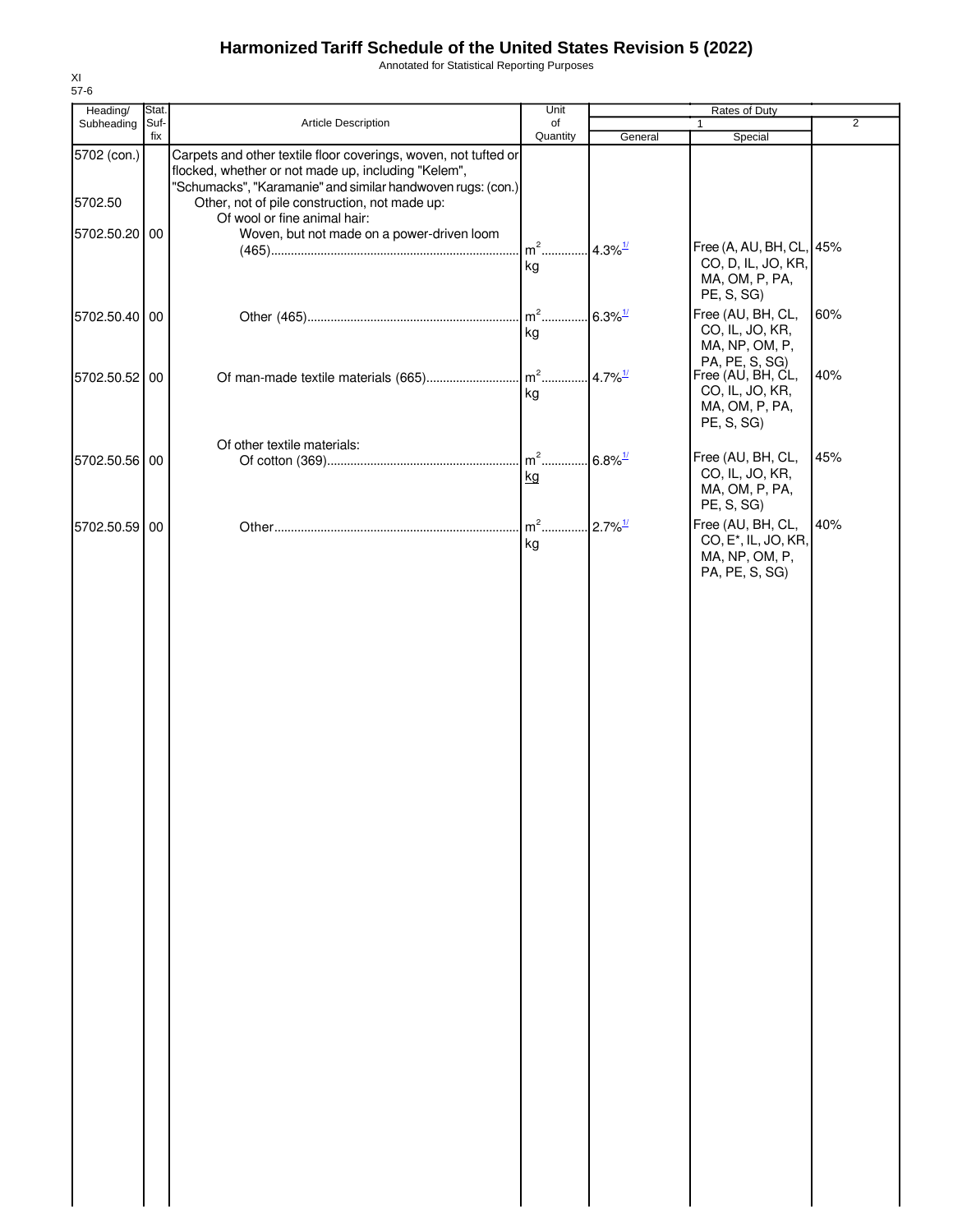Annotated for Statistical Reporting Purposes

| ۰, |  |
|----|--|

| Heading/                 | Stat.       |                                                                                                                                                                                                                                    | Unit                              |                       |                                                                                                  |                |
|--------------------------|-------------|------------------------------------------------------------------------------------------------------------------------------------------------------------------------------------------------------------------------------------|-----------------------------------|-----------------------|--------------------------------------------------------------------------------------------------|----------------|
| Subheading               | Suf-<br>fix | <b>Article Description</b>                                                                                                                                                                                                         | of<br>Quantity                    | General               | Special                                                                                          | $\overline{2}$ |
| 5702 (con.)              |             | Carpets and other textile floor coverings, woven, not tufted or<br>flocked, whether or not made up, including "Kelem",<br>"Schumacks", "Karamanie" and similar handwoven rugs: (con.)<br>Other, not of pile construction, made up: |                                   |                       |                                                                                                  |                |
| 5702.91                  |             | Of wool or fine animal hair:<br>Woven, but not made on a power-driven loom:                                                                                                                                                        |                                   |                       |                                                                                                  |                |
| 5702.91.20               | 00          | Certified hand-loomed and folklore                                                                                                                                                                                                 | $m^2$<br>kg                       | Free <sup>1/</sup>    |                                                                                                  | 45%            |
| 5702.91.30 00            |             |                                                                                                                                                                                                                                    | $m2$<br>kg                        | $4.3\%$ <sup>1/</sup> | Free (A*, AU, BH,<br>CL, CO, D, IL, JO,<br>KR, MA, NP, OM,<br>P, PA, PE, S, SG)                  | 45%            |
| 5702.91.40 00            |             |                                                                                                                                                                                                                                    | $m2$ .<br>kg                      | $3.6\%$ <sup>1/</sup> | Free (AU, BH, CL,<br>CO, IL, JO, KR,<br>MA, NP, OM, P,<br>PA, PE, S, SG)                         | 60%            |
| 5702.92<br>5702.92.10 00 |             | Of man-made textile materials:<br>Woven, but not made on a power-driven loom                                                                                                                                                       | $m2$                              | $2.7\%$ <sup>1/</sup> | Free (A*, AU, BH,                                                                                | 40%            |
|                          |             |                                                                                                                                                                                                                                    | kg                                |                       | CL, CO, D, IL, JO,<br>KR, MA, OM, P,<br>PA, PE, S, SG)                                           |                |
| 5702.92.90 00            |             |                                                                                                                                                                                                                                    | $m2$ .<br>kg                      | $2.7\%$ <sup>1/</sup> | Free (AU, BH, CL,<br>CO, IL, JO, KR,<br>MA, NP, OM, P,<br>PA, PE, S, SG)                         | 40%            |
| 5702.99                  |             | Of other textile materials:<br>Of cotton:                                                                                                                                                                                          |                                   |                       |                                                                                                  |                |
| 5702.99.05 00            |             | Woven, but not made on a power-driven loom                                                                                                                                                                                         | $m2$<br>kg                        | $6.8\%$ <sup>1/</sup> | Free (A*, AU, BH,<br>CL, CO, D, IL, JO,<br>KR, MA, OM, P,<br>PA, PE, S, SG)                      | 45%            |
| 5702.99.15 00            |             |                                                                                                                                                                                                                                    | kg                                | $6.8\%$ <sup>1/</sup> | Free (AU, BH, CL,<br>CO, IL, JO, KR,<br>MA, NP, OM, P,                                           | 45%            |
| 5702.99.20               | 00          |                                                                                                                                                                                                                                    | $\mathsf{I}$ m <sup>2</sup><br>kg | $2.7\%$ <sup>1/</sup> | PA, PE, S, SG)<br>Free (A*, AU, BH,<br>CL, CO, D, E, IL,<br>JO, KR, MA, OM,<br>P, PA, PE, S, SG) | 40%            |
|                          |             |                                                                                                                                                                                                                                    |                                   |                       |                                                                                                  |                |
|                          |             |                                                                                                                                                                                                                                    |                                   |                       |                                                                                                  |                |
|                          |             |                                                                                                                                                                                                                                    |                                   |                       |                                                                                                  |                |
|                          |             |                                                                                                                                                                                                                                    |                                   |                       |                                                                                                  |                |
|                          |             |                                                                                                                                                                                                                                    |                                   |                       |                                                                                                  |                |
|                          |             |                                                                                                                                                                                                                                    |                                   |                       |                                                                                                  |                |
|                          |             |                                                                                                                                                                                                                                    |                                   |                       |                                                                                                  |                |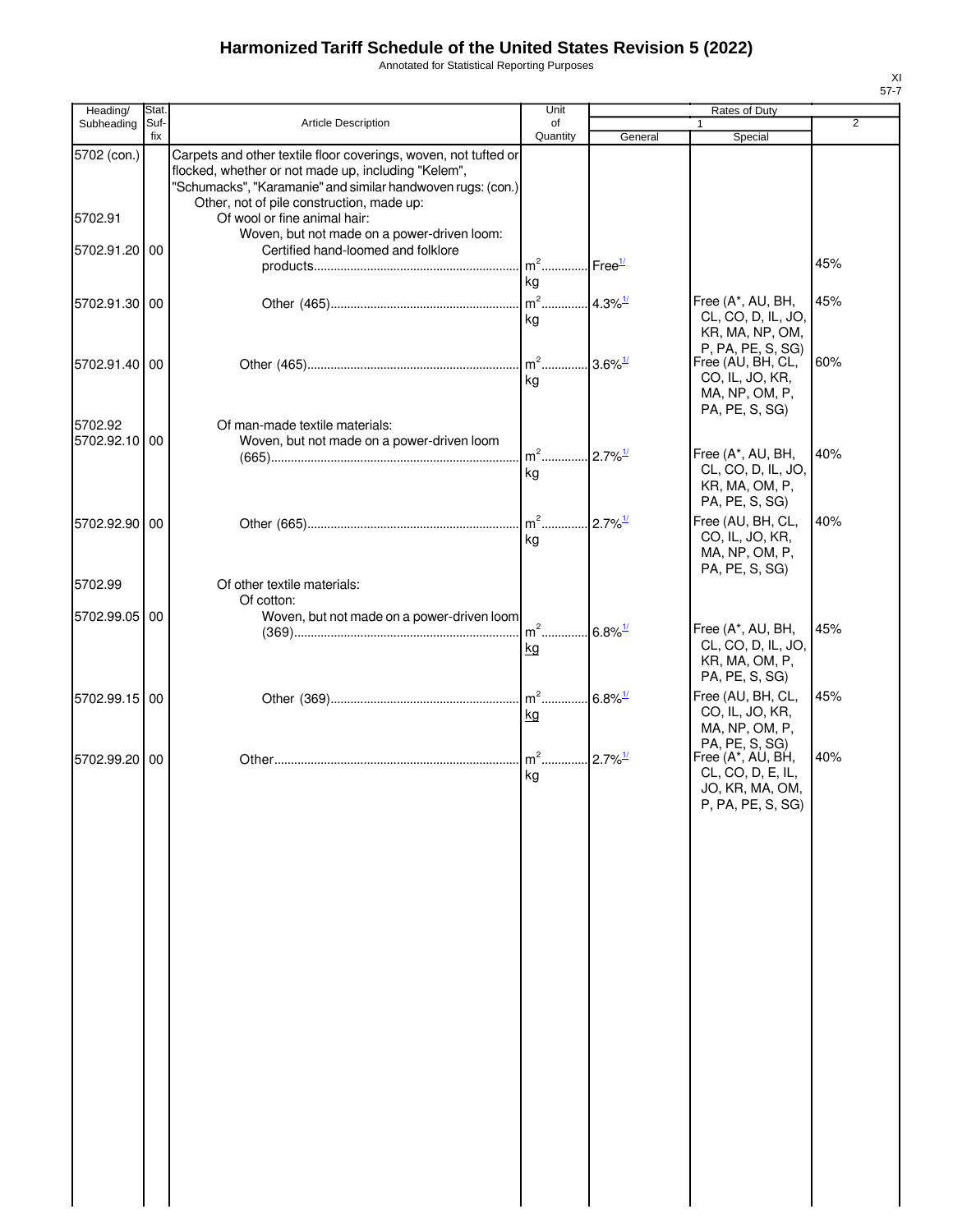Annotated for Statistical Reporting Purposes

| Heading/      | Stat.       |                                                                     | Unit            |                        | Rates of Duty                        |                |
|---------------|-------------|---------------------------------------------------------------------|-----------------|------------------------|--------------------------------------|----------------|
| Subheading    | Suf-<br>fix | Article Description                                                 | of<br>Quantity  | General                | 1<br>Special                         | $\overline{2}$ |
| 5703          |             | Carpets and other textile floor coverings (including turf), tufted, |                 |                        |                                      |                |
|               |             | whether or not made up:                                             |                 |                        |                                      |                |
| 5703.10       |             | Of wool or fine animal hair:                                        |                 |                        |                                      |                |
| 5703.10.20 00 |             | Hand-hooked, that is, in which the tufts were inserted              | $m2$            |                        | Free (A*, AU, B, BH, 60%             |                |
|               |             | by hand or by means of a hand tool (465)                            |                 | $.6\%$ <sup>4/</sup>   | CL, CO, D, IL, JO,                   |                |
|               |             |                                                                     | kg              |                        | KR, MA, NP, OM,                      |                |
|               |             |                                                                     |                 |                        | P, PA, PE, S, SG)                    |                |
| 5703.10.80 00 |             |                                                                     | $m2$            | $6\%$ <sup>1/</sup>    | Free (AU, B, BH, CL, 60%             |                |
|               |             |                                                                     | kg              |                        | CO, IL, JO, KR,                      |                |
|               |             |                                                                     |                 |                        | MA, NP, OM, P,                       |                |
|               |             | Of nylon or other polyamides:                                       |                 |                        | PA, PE, S, SG)                       |                |
| 5703.21.00    |             |                                                                     |                 | $6.7\%$ <sup>1/</sup>  | Free (AU, B, BH, CL, 60%             |                |
|               |             |                                                                     |                 |                        | CO, IL, JO, KR,                      |                |
|               |             |                                                                     |                 |                        | MA, OM, P, PA,                       |                |
|               |             |                                                                     |                 |                        | PE, S, SG)                           |                |
|               | 10          | Measuring not more than 5.25 $m^2$ in area (665)                    | $\mathsf{Im}^2$ |                        |                                      |                |
|               |             |                                                                     | kg              |                        |                                      |                |
|               | 90          |                                                                     | m <sup>2</sup>  |                        |                                      |                |
| 5703.29       |             | Other:                                                              | kg              |                        |                                      |                |
| 5703.29.10 00 |             | Hand-hooked, that is, in which the tufts were                       |                 |                        |                                      |                |
|               |             | inserted by hand or by means of a hand tool                         |                 |                        |                                      |                |
|               |             |                                                                     | $m2$            | $.5.8\%$ <sup>1/</sup> | Free (A, AU, BH, CL, 60%             |                |
|               |             |                                                                     | kg              |                        | CO, D, IL, JO, KR,<br>MA, OM, P, PA, |                |
|               |             |                                                                     |                 |                        | PE, S, SG)                           |                |
| 5703.29.20    |             |                                                                     |                 |                        | Free (AU, B, BH, CL, 60%             |                |
|               |             |                                                                     |                 | $6.7\%$ <sup>1/</sup>  | CO, IL, JO, KR,                      |                |
|               |             |                                                                     |                 |                        | MA, OM, P, PA,                       |                |
|               |             |                                                                     |                 |                        | PE, S, SG)                           |                |
|               | 10          | Measuring not more than 5.25 m <sup>2</sup> in area                 |                 |                        |                                      |                |
|               |             |                                                                     | m <sup>2</sup>  |                        |                                      |                |
|               |             |                                                                     | kg              |                        |                                      |                |
|               | 90          |                                                                     |                 |                        |                                      |                |
|               |             |                                                                     | kg              |                        |                                      |                |
|               |             |                                                                     |                 |                        |                                      |                |
|               |             |                                                                     |                 |                        |                                      |                |
|               |             |                                                                     |                 |                        |                                      |                |
|               |             |                                                                     |                 |                        |                                      |                |
|               |             |                                                                     |                 |                        |                                      |                |
|               |             |                                                                     |                 |                        |                                      |                |
|               |             |                                                                     |                 |                        |                                      |                |
|               |             |                                                                     |                 |                        |                                      |                |
|               |             |                                                                     |                 |                        |                                      |                |
|               |             |                                                                     |                 |                        |                                      |                |
|               |             |                                                                     |                 |                        |                                      |                |
|               |             |                                                                     |                 |                        |                                      |                |
|               |             |                                                                     |                 |                        |                                      |                |
|               |             |                                                                     |                 |                        |                                      |                |
|               |             |                                                                     |                 |                        |                                      |                |
|               |             |                                                                     |                 |                        |                                      |                |
|               |             |                                                                     |                 |                        |                                      |                |
|               |             |                                                                     |                 |                        |                                      |                |
|               |             |                                                                     |                 |                        |                                      |                |
|               |             |                                                                     |                 |                        |                                      |                |
|               |             |                                                                     |                 |                        |                                      |                |
|               |             |                                                                     |                 |                        |                                      |                |
|               |             |                                                                     |                 |                        |                                      |                |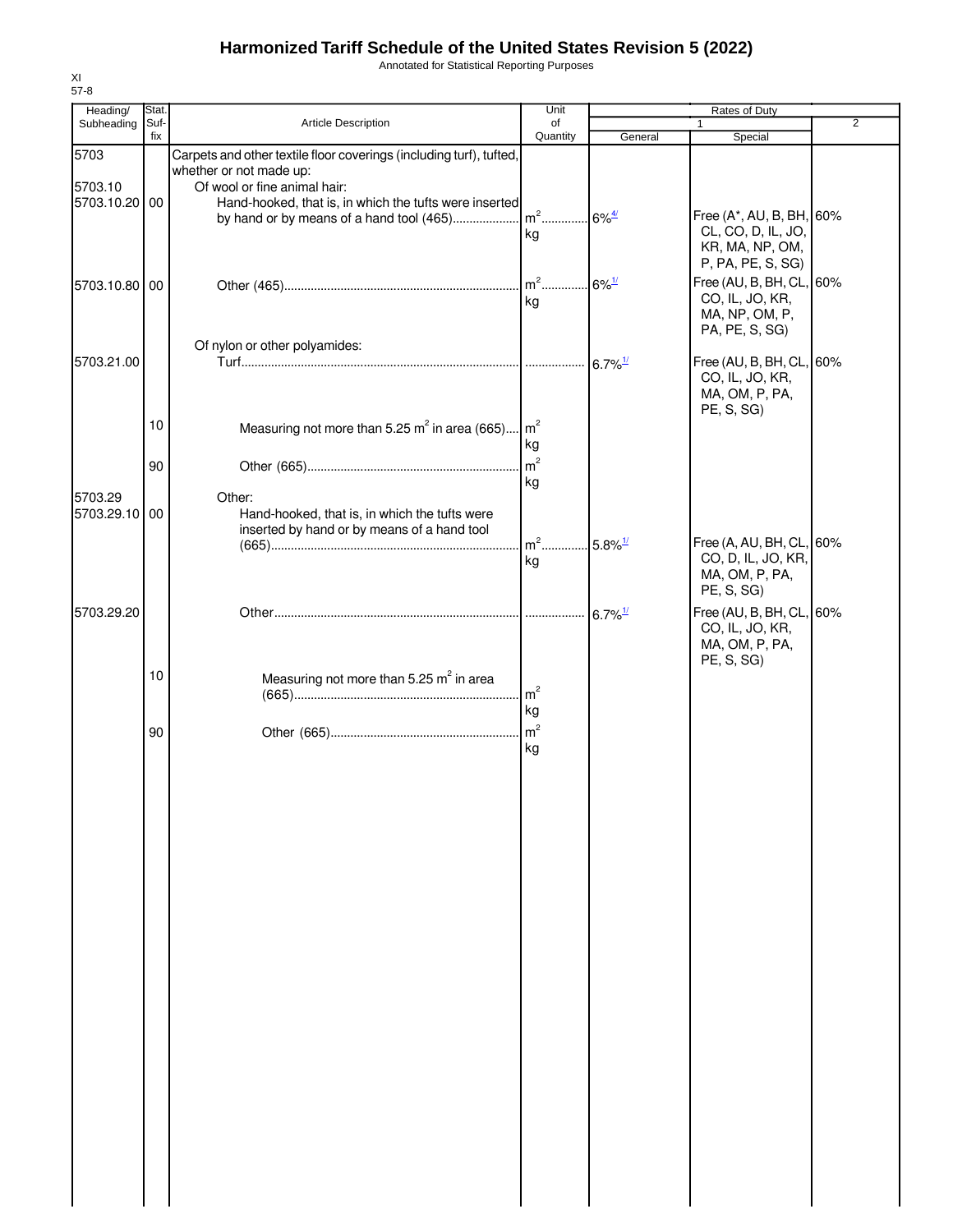Annotated for Statistical Reporting Purposes

| Heading/      | Stat. |                                                                                                       | Unit                 |                                           | Rates of Duty                                                                               |                |
|---------------|-------|-------------------------------------------------------------------------------------------------------|----------------------|-------------------------------------------|---------------------------------------------------------------------------------------------|----------------|
| Subheading    | Suf-  | Article Description                                                                                   | of                   |                                           |                                                                                             | $\overline{2}$ |
| 5703 (con.)   | fix   | Carpets and other textile floor coverings (including turf), tufted,<br>whether or not made up: (con.) | Quantity             | General                                   | Special                                                                                     |                |
| 5703.31.00    |       | Of other man-made textile materials:                                                                  |                      | $6\%$ <sup>1/</sup>                       | Free (AU, B, BH, CL, 60%<br>CO, IL, JO, KR,<br>MA, OM, P, PA,<br>PE, S, SG)                 |                |
|               | 30    | Measuring not more than 5.25 $m^2$ in area (665)                                                      | m <sup>2</sup><br>kg |                                           |                                                                                             |                |
|               | 60    | Other:<br>In rolls of a width equal to or exceeding 1.0<br>meter, or in sheets measuring 1.0 meter or | m <sup>2</sup><br>kg |                                           |                                                                                             |                |
| 5703.39       | 85    | Other:                                                                                                | m <sup>2</sup><br>kg |                                           |                                                                                             |                |
| 5703.39.10 00 |       | Hand-hooked, that is, in which the tufts were<br>inserted by hand or by means of a hand tool          | $m2$ .               | $6\%$ <sup><math>\frac{1}{2}</math></sup> | Free (A, AU, B, BH, 60%                                                                     |                |
|               |       |                                                                                                       | kg                   |                                           | CL, CO, D, IL, JO,<br>KR, MA, OM, P,<br>PA, PE, S, SG)                                      |                |
| 5703.39.20    |       |                                                                                                       |                      | $6\%$ <sup>1/</sup>                       | Free (AU, B, BH, CL, 60%<br>CO, IL, JO, KR,<br>MA, OM, P, PA,<br>PE, S, SG)                 |                |
|               | 30    | Measuring not more than 5.25 m <sup>2</sup> in area                                                   | m <sup>2</sup><br>kg |                                           |                                                                                             |                |
|               | 90    |                                                                                                       | m <sup>2</sup>       |                                           |                                                                                             |                |
| 5703.90.00 00 |       |                                                                                                       | kg<br>$m2$<br>kg     | $3.8\%$ <sup>1/</sup>                     | Free (A, AU, B, BH, 60%<br>CL, CO, D, E, IL,<br>JO, KR, MA, NP,<br>OM, P, PA, PE, S,<br>SG) |                |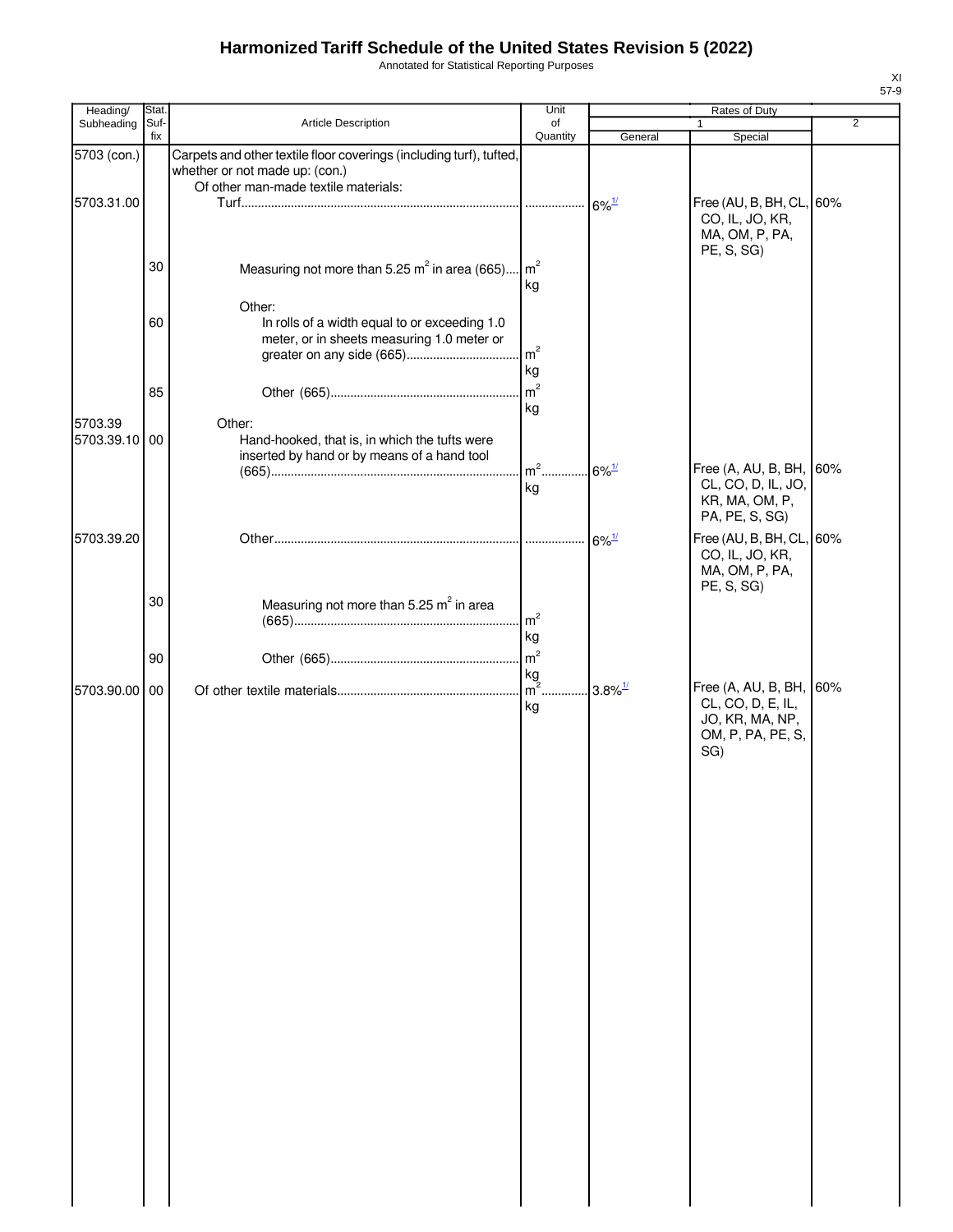Annotated for Statistical Reporting Purposes

| Heading/      | Stat. |                                                                   | Unit             | Rates of Duty         |                                                    |     |
|---------------|-------|-------------------------------------------------------------------|------------------|-----------------------|----------------------------------------------------|-----|
| Subheading    | Suf-  | Article Description                                               | of               |                       |                                                    | 2   |
|               | fix   |                                                                   | Quantity         | General               | Special                                            |     |
| 5704          |       | Carpets and other textile floor coverings, of felt, not tufted or |                  |                       |                                                    |     |
| 5704.10.00    |       | flocked, whether or not made up:                                  |                  |                       |                                                    |     |
|               |       |                                                                   |                  |                       | Free (AU, BH, CL,                                  | 40% |
|               |       |                                                                   |                  |                       | CO, IL, JO, KR,<br>MA, OM, P, PA,                  |     |
|               |       |                                                                   |                  |                       | PE, S, SG)                                         |     |
|               | 10    |                                                                   |                  |                       |                                                    |     |
|               |       |                                                                   | kg               |                       |                                                    |     |
|               | 90    |                                                                   | $\mathsf{Im}^2$  |                       |                                                    |     |
|               |       |                                                                   | kg               |                       |                                                    |     |
| 5704.20.00    |       |                                                                   |                  |                       |                                                    |     |
|               |       | Tiles, having a maximum surface area exceeding 0.3m <sup>2</sup>  |                  |                       |                                                    |     |
|               |       |                                                                   |                  | Free <sup>1/</sup>    |                                                    | 40% |
|               | 10    |                                                                   | m <sup>2</sup>   |                       |                                                    |     |
|               |       |                                                                   | kg               |                       |                                                    |     |
|               | 90    |                                                                   | m <sup>2</sup>   |                       |                                                    |     |
|               |       |                                                                   | kg               |                       |                                                    |     |
| 5704.90.01    |       |                                                                   |                  | Free <sup>1/</sup>    |                                                    | 40% |
|               | 10    |                                                                   | $\mathsf{Im}^2$  |                       |                                                    |     |
|               |       |                                                                   | kg               |                       |                                                    |     |
|               | 90    |                                                                   | $\rm{m}^2$       |                       |                                                    |     |
|               |       |                                                                   | kg               |                       |                                                    |     |
| 5705.00       |       | Other carpets and other textile floor coverings, whether or not   |                  |                       |                                                    |     |
|               |       | made up:                                                          |                  |                       |                                                    |     |
| 5705.00.10 00 |       |                                                                   | $m2$ .           | Free <sup>1/</sup>    |                                                    | 16% |
|               |       |                                                                   | kg               |                       |                                                    |     |
|               |       |                                                                   |                  |                       |                                                    |     |
| 5705.00.20    |       |                                                                   |                  | $3.3\%$ <sup>1/</sup> | Free (AU, B, BH, CL, 35%                           |     |
|               |       |                                                                   |                  |                       | CO, E <sup>*</sup> , IL, JO, KR,<br>MA, NP, OM, P, |     |
|               |       |                                                                   |                  |                       | PA, PE, S, SG)                                     |     |
|               |       | Of wool or fine animal hair:                                      |                  |                       |                                                    |     |
|               | 05    |                                                                   | $\mathsf{m}^2$   |                       |                                                    |     |
|               |       |                                                                   | kg               |                       |                                                    |     |
|               | 15    |                                                                   | $\mathsf{Im}^2$  |                       |                                                    |     |
|               |       |                                                                   |                  |                       |                                                    |     |
|               | 20    |                                                                   | $\frac{kg}{m^2}$ |                       |                                                    |     |
|               |       |                                                                   | kg               |                       |                                                    |     |
|               |       |                                                                   |                  |                       |                                                    |     |
|               | 30    |                                                                   |                  |                       |                                                    |     |
|               |       |                                                                   | kg               |                       |                                                    |     |
|               | 90    |                                                                   | m <sup>2</sup>   |                       |                                                    |     |
|               |       |                                                                   | kg               |                       |                                                    |     |
|               |       |                                                                   |                  |                       |                                                    |     |
|               |       |                                                                   |                  |                       |                                                    |     |
|               |       |                                                                   |                  |                       |                                                    |     |
|               |       |                                                                   |                  |                       |                                                    |     |
|               |       |                                                                   |                  |                       |                                                    |     |
|               |       |                                                                   |                  |                       |                                                    |     |
|               |       |                                                                   |                  |                       |                                                    |     |
|               |       |                                                                   |                  |                       |                                                    |     |
|               |       |                                                                   |                  |                       |                                                    |     |
|               |       |                                                                   |                  |                       |                                                    |     |
|               |       |                                                                   |                  |                       |                                                    |     |
|               |       |                                                                   |                  |                       |                                                    |     |
|               |       |                                                                   |                  |                       |                                                    |     |
|               |       |                                                                   |                  |                       |                                                    |     |
|               |       |                                                                   |                  |                       |                                                    |     |
|               |       |                                                                   |                  |                       |                                                    |     |
|               |       |                                                                   |                  |                       |                                                    |     |
|               |       |                                                                   |                  |                       |                                                    |     |
|               |       |                                                                   |                  |                       |                                                    |     |
|               |       |                                                                   |                  |                       |                                                    |     |
|               |       |                                                                   |                  |                       |                                                    |     |